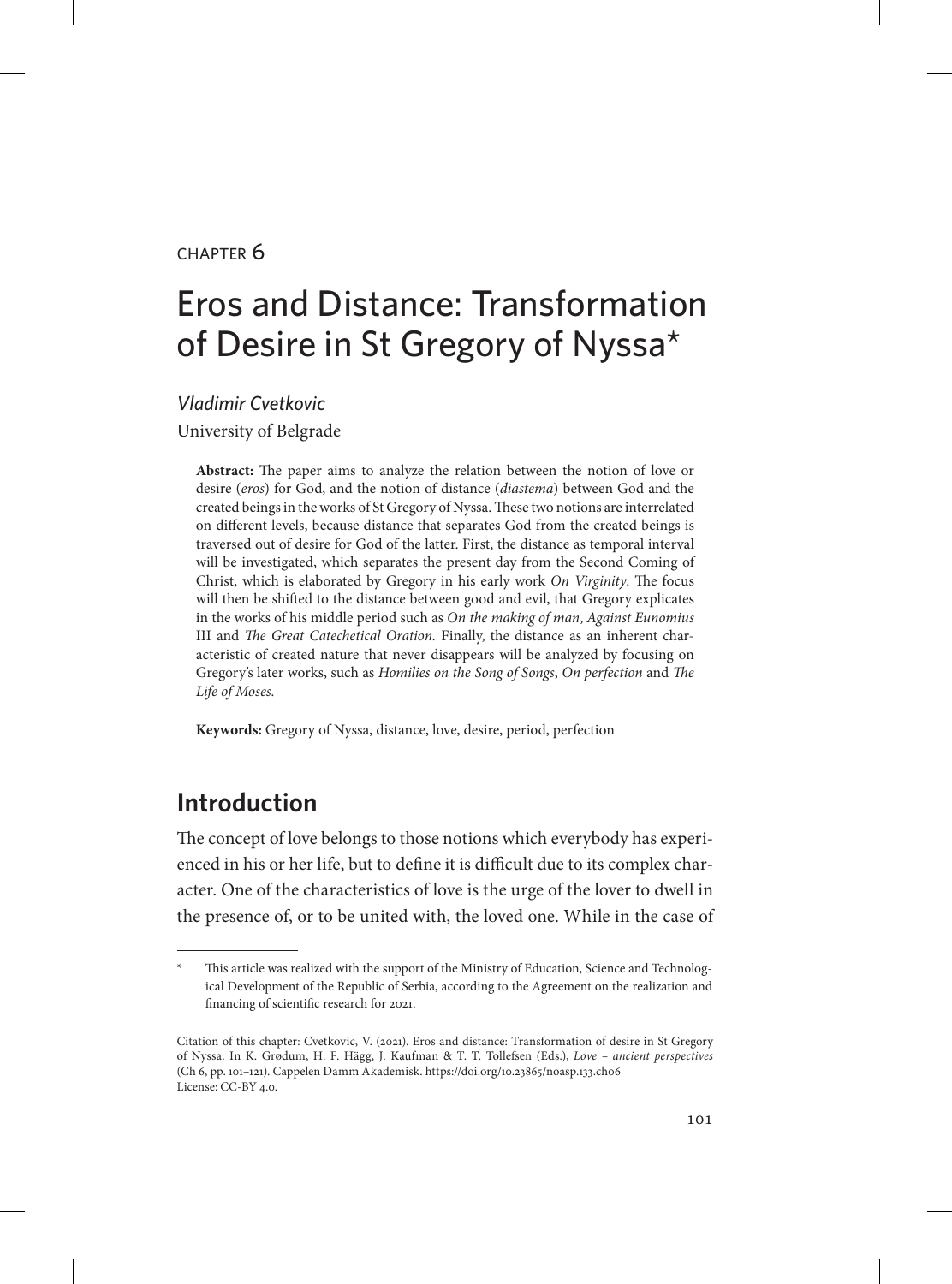human relations it is not difficult to be united with loved ones in different ways, the same is not easily attainable if God is the loved one. The present paper aims to investigate how the distance between God and the loving human beings is traversed out of love by St Gregory, the fourth-century bishop of Nyssa in Cappadocia (modern-day Harmandali, Turkey).

*Eros* rendered as longing, love and desire for God, and *diastema*, understood as distance between God and creation, are two Greek terms that are central to the thought of St Gregory. Even other Greek concepts considered as the most distinctive features of Gregory's theological vocabulary, such as the concept of continual advancement, expressed by the term *epektasis*, can be explained by means of these two terms. Longing for God inspires the created beings to continually advance in traversing distance (*diastema*), which separates them from God. However, these two notions do not appear in Gregory's work in a single form or with fixed meanings. The term *eros*, which has a long history of usage before Gregory in both everyday and philosophical, mostly Platonic, language, occurs in this single form only nine times in Gregory's writings. Other terms with the similar meaning of desire and longing for God, such as *epithymia*, play a more prominent role in Gregory's theological vocabulary. Therefore, in the course of this paper it will be specified which term that refers to longing, desire or love is used by Gregory.

The other term, "distance" (*diastema*), is spread throughout Gregory's work, but with different meanings. The term itself, apart from being used in everyday language, is introduced by Aristotle as *terminus technicus*, with the meaning of spatial distance.<sup>1</sup> The Stoics later extended the meaning of the term to temporal distance or interval, in order to express the continuous nature of time between two world conflagrations (*ekpyrosis*).2 Philo was the first author who, by employing the term in the Stoic sense as long temporal interval, argued in favor of the creation of time as temporal distance.<sup>3</sup> Later on the term, in this cosmological context,

<sup>1</sup> The short history of the meaning of the term is given in Simplicius*, In Aristotelis Categorias commentarium,* 350, 15f.

<sup>2</sup> Joannes Stobaeus, *Anthologium* I, 106,5–106,9; Stobaeus, *Eclogae* I, fragm. 509, 164,15–18.

<sup>3</sup> Philo, *De opificio mundi* 26,4; *De aeternitate mundi* 6,4; 52,5–7.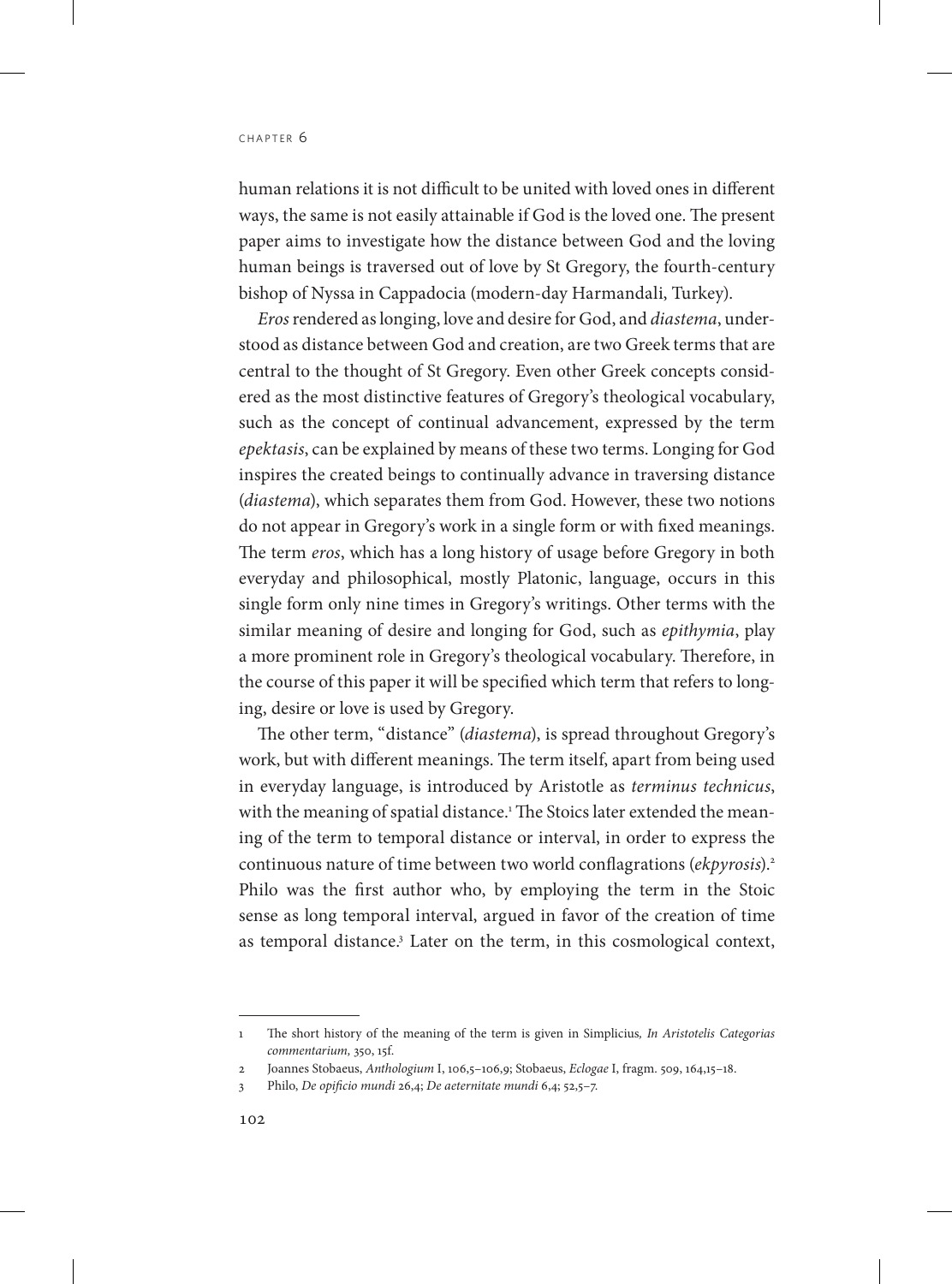was used by Origen<sup>4</sup> and Methodius of Olympus,<sup>5</sup> through whom it came to Gregory (Otis, 1976, pp. 332–336). Another context in which the term is used before Gregory is the Trinitarian context. St Alexander of Alexandria, the immediate predecessor of Athanasius the Great on the Alexandrine diocesan throne, argued against Arius's stance about the Son's beginning by denying any kind of distance between the Father and the Son.6 With this exact meaning the term is later used by St Athanasius against Arians,<sup>7</sup> and by St Basil the Great against Eunomius.<sup>8</sup> However, apart from the already imbedded meanings, the term acquired some new meanings in Gregory's thought. The term is not only used in a cosmological and Trinitarian context, but is applied in an ontological context too, thus becoming, for Gregory, a chief identifier of creation, and the creaturely feature that never disappears. All these contexts in which the term distance appears are somehow connected with desire, or rather with a certain transformation in desire. Therefore, this paper aims to analyze the connection between these two notions in regard to the transformation of creaturely desire into more perfect love for God, throughout various phases of Gregory's work.

The concept of desire will be analyzed a) in the context of *diastema* as temporal interval, which separates the present day from the Second Coming of Christ, then b) in the context of vertical *diastema* as the distance between good and evil, and c) in the context of *diastema* as an inherent characteristic of created nature that never disappears. Second, transformation of desire will be discussed in three different theological contexts: ascetic, ethical and eschatological. Third, the transformation of desire will be examined diachronically, that is, in the context of the works from different periods of Gregory's life, from the earliest to the latest.

The paper consists of three case studies. The first case study deals with the relationship between desire and temporal *distance* in the context of Gregory's early ascetical writing *On virginity*, dating from 371. The second

<sup>4</sup> Origen, *De principiis* II 3,2.

<sup>5</sup> Methodius, *De resurrectione* II 25,2.

<sup>6</sup> Alexander Alexandrinus, *Epistula ad Alexandrum Constantinopolitanum* 23,14.

<sup>7</sup> Athanasius Alexandrinus, *De synodis Arimini in ltalia et Seleuciae in Isauria* 26,9,l.

<sup>8</sup> Basilius, *Adversus Eunomium* II 12.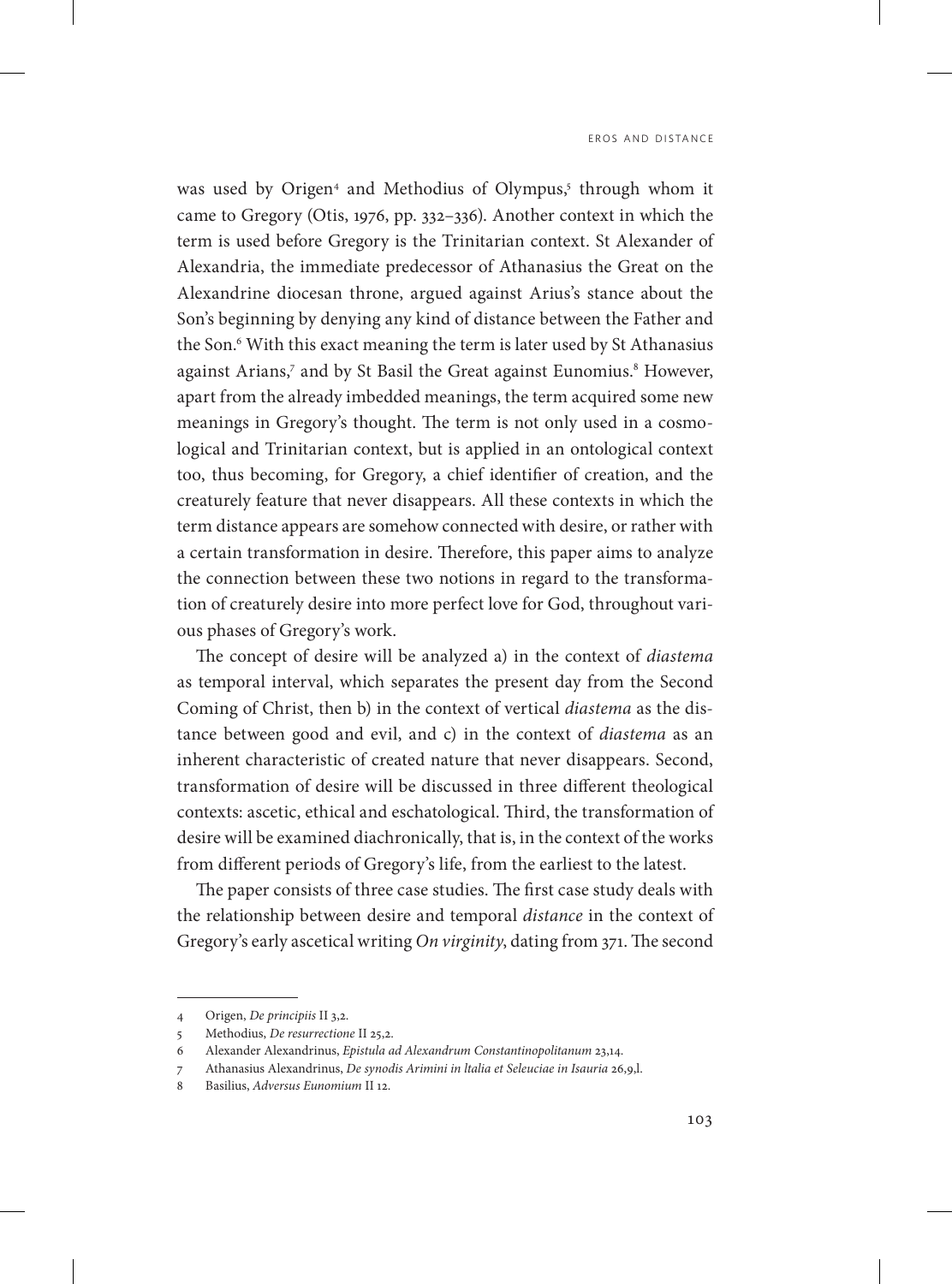case study is an analysis of the concepts of desire and vertical *distance* in the ethical context of the works from the middle period, such as *On the making of man* (*De hominis opificio*), *Against Eunomius* (*Contra Eunomium*) III and *The Great Catechetical Oration* (*Oratio catechetica magna*), that emerged in the late 70s and early 80s of the fourth century. The third case study refers to the mystical and eschatological context in which desire is associated with *distance*, and is restricted to Gregory's late works *Homilies on the Song of Songs* (*In Canticum canticorum homiliae*), *On perfection* (*De perfectione*) and *The Life of Moses* (*De vita Moysis*), composed between 389 and 394.

#### On Virginity (De Virginitate)

In his early work, *On virginity*, Gregory describes virginal life as an introduction to "the philosophical life"9 and "a certain art and faculty of the more divine life, teaching those living in the flesh how to be like the incorporeal nature".10 During the elaboration of the main features of the virginal life, Gregory draws an ontological difference between the Holy Trinity and the creation. The virginity belongs to the incorruptible Father who passionlessly begets the Son, who, in turn, may be known only through virginity, because His nature, as well as the nature of the Holy Spirit, is pure and incorruptible.<sup>11</sup> Here, Gregory refers to a double paradox: on one hand the virginity of the Father is comprehended together with his begetting of the Son; on the other hand, the Son is conceived through virginity.12 Both cases are paradoxical if they are related to human reality, in which virginity precludes conception, and therefore precludes giving birth. However, the most familiar example of the conception of the Son through virginity is Mary's immaculate conception of Jesus. Mary's conception and begetting of Jesus is modeled on the Father's conception of the Son. As such, the motherhood of Mary is a consequence of her virginity, just as the divine generation of the Son

<sup>9</sup> English translation *On Virginity* (pp. 4–75), p. 6.

<sup>10</sup> *De Virginitate* (=*DeVirg*), 4,9.

<sup>11</sup> *DeVirg* 2,1.

<sup>12</sup> *DeVirg* 2,1.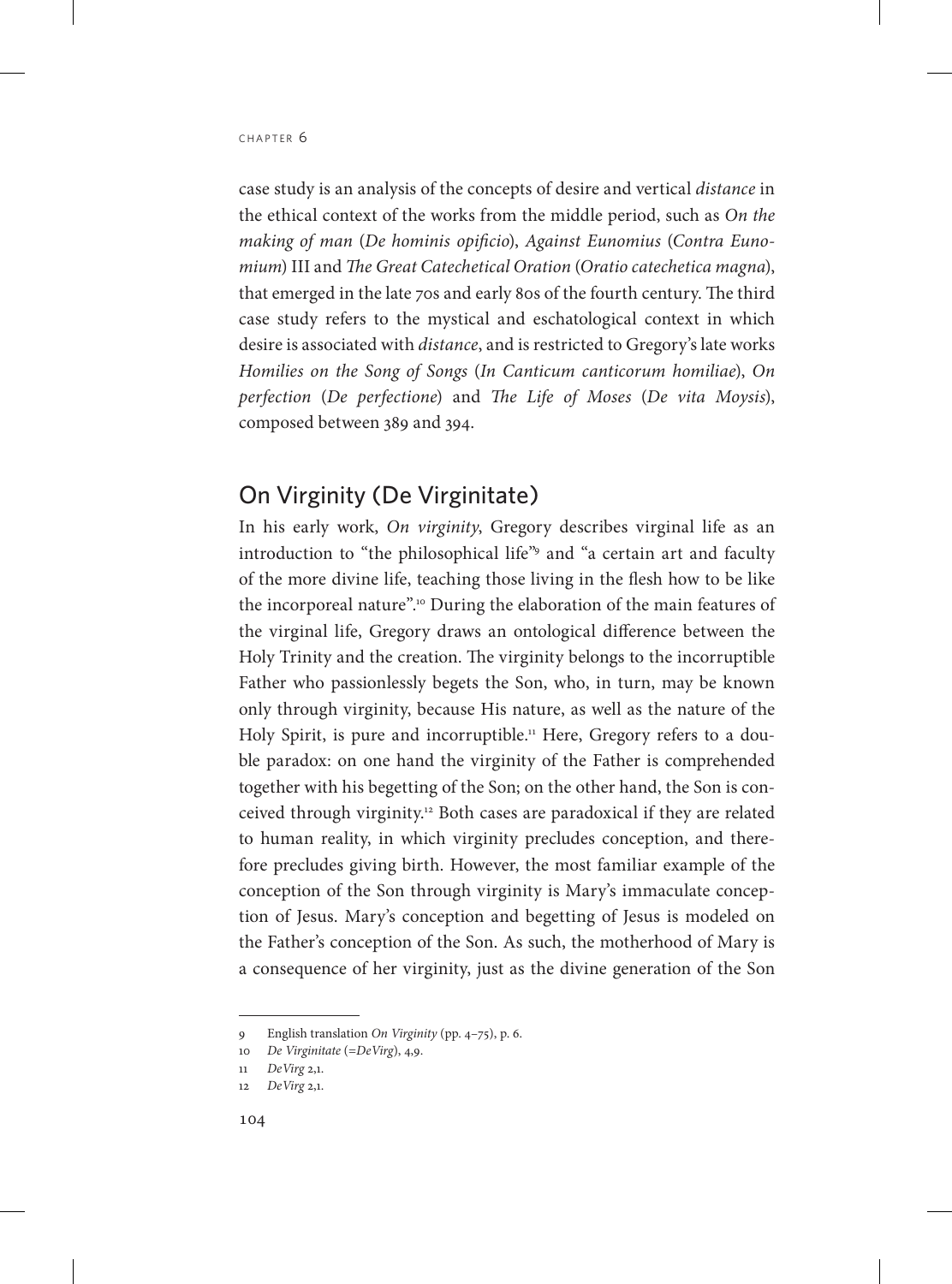from the Father is the result of divine virginity. The paradox seems to be resolved in this way, but a question arises concerning the nature of virginity. Gregory's understanding of virginity is much broader than the absence of sexual intercourse, to which the usual sense of the word refers. He is very clear, already at the beginning of his treatise, that virginity as a state of blamelessness and holiness leads to divine purity and incorruptibility.13 This means that the possession of virtues is necessary for virginity to bear fruits of generation. Nonna Verna Harrison distinguishes between four kinds of generation: "the Father's begetting of the Son in the Trinity; Mary's conception and bearing of Christ as human; ordinary human generation; and the spiritual generation of virtues of Christ and of oneself" (Harrison, 1996, p. 39). The Father's generation of the Son out of virginity serves as model for Mary's virginal generation of Jesus. Thus, in both cases the begetting is the consequence of virginity understood in a broader sense as possessing divine virtues, either by nature, like God the Father, or by participation, like Mary the Mother of God. Ordinary human generation reflects human bodily constitution, in which sexual relationship precedes conception and generation, and thus it excludes virginity in the strict sense of the word. Finally, by imitating both God the Father's and Mary's blameless and pure way of life which bore fruit, one may generate virtues from one's virginity.

For Gregory, virginity, conceived in an ontological sense, represents an essential difference between Creator and creation. The main difference between the divine and human nature is that the divine being lacks desire and passions (*apatheia*),<sup>14</sup> while the human nature is subjected to certain dispositions of the soul, such as desire and passions. The dispositions of the soul may be twofold. Gregory distinguishes between lowly desires or passions, which are dispositions toward the corruptible realm, and lofty desires toward the incorruptible world that can be only achieved through the imitation of the incorporeal powers.<sup>15</sup> Therefore, the virginal or the philosophical life is the way to weaken physical passion and to

<sup>13</sup> *DeVirg* 1,1

<sup>14</sup> *DeVirg* 2,1.

<sup>15</sup> *DeVirg* 4,8–9.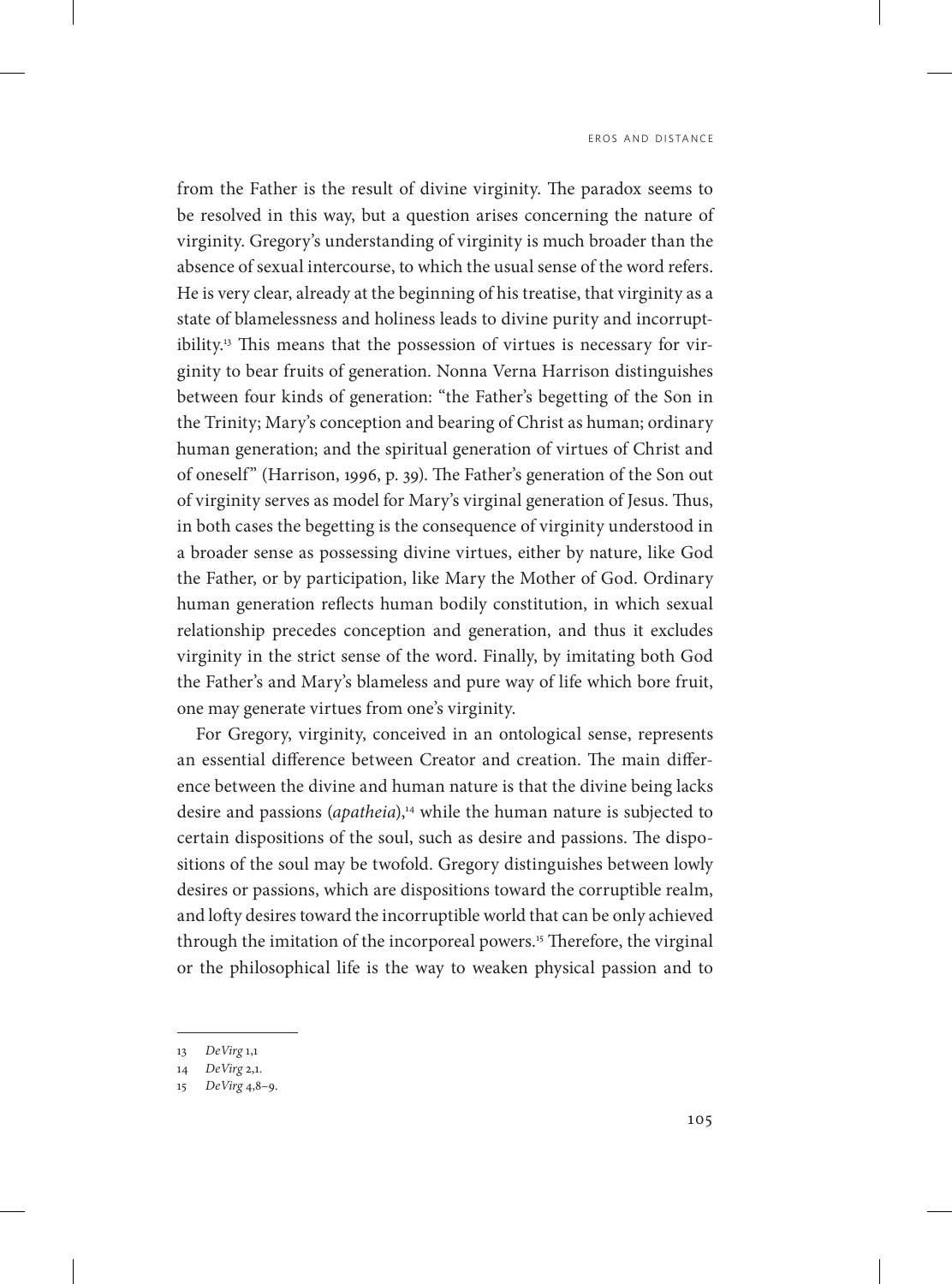discover the true desire.16 The true desire, rooted in our nature in the creation, is the desire for heavenly things and for union with God. According to Gregory, the natural movement, as endowed to human nature by the Creator, should be the fulfillment of lofty desires.17 This movement never stops, even if it does not derive from the lofty desires but from the lowly passions. The human being in his or her original state did not know the passions. They entered into human nature when the desire for God was replaced by the desire for creation. Thus, the human being became subjected to passions and death,<sup>18</sup> because they directed their movement not towards the incorruptible God but towards the ontologically unstable and changeable creation.

According to Gregory, after the transformation of lofty into lowly desires, and by clothing the human nature in "the garments of skin",<sup>19</sup> the path of human beings toward God became much longer. Gregory claims that the return of human beings to the original state is possible only if they come back to God by choosing the same path from which they fall away from Him. The last stop on this path is marriage as compensation to human beings for experiencing death,<sup>20</sup> and as the ability to stay in life by continuing the species. Since marriage is the last stop in the human separation from God, it should be the first stop on the way to Christ.<sup>21</sup> Therefore, according to Gregory, marriage should be replaced with the virginal life because marriage is a life according to the body that leads to death, while virginity is a life according to the Spirit that saves from death.<sup>22</sup> The virginal life is an image of splendor that comes with the future age.<sup>23</sup> According to Gregory, virginity brings the gifts of the Resurrection into this life, while through procreation marriage distances people from the future age. Therefore, Gregory proposes a universal, for some too drastic, solution to replace marriage and procreation with virginal monastic

<sup>16</sup> *DeVirg* Praef. 1.

<sup>17</sup> *DeVirg* 6,2.

<sup>18</sup> *DeVirg* 12,2.

<sup>19</sup> *DeVirg* 13,1. Cf. also Genesis 3:21.

<sup>20</sup> *DeVirg* 13,1.

<sup>21</sup> *DeVirg* 13,1.

<sup>22</sup> *DeVirg* 13,3.

<sup>23</sup> *DeVirg* 14,4.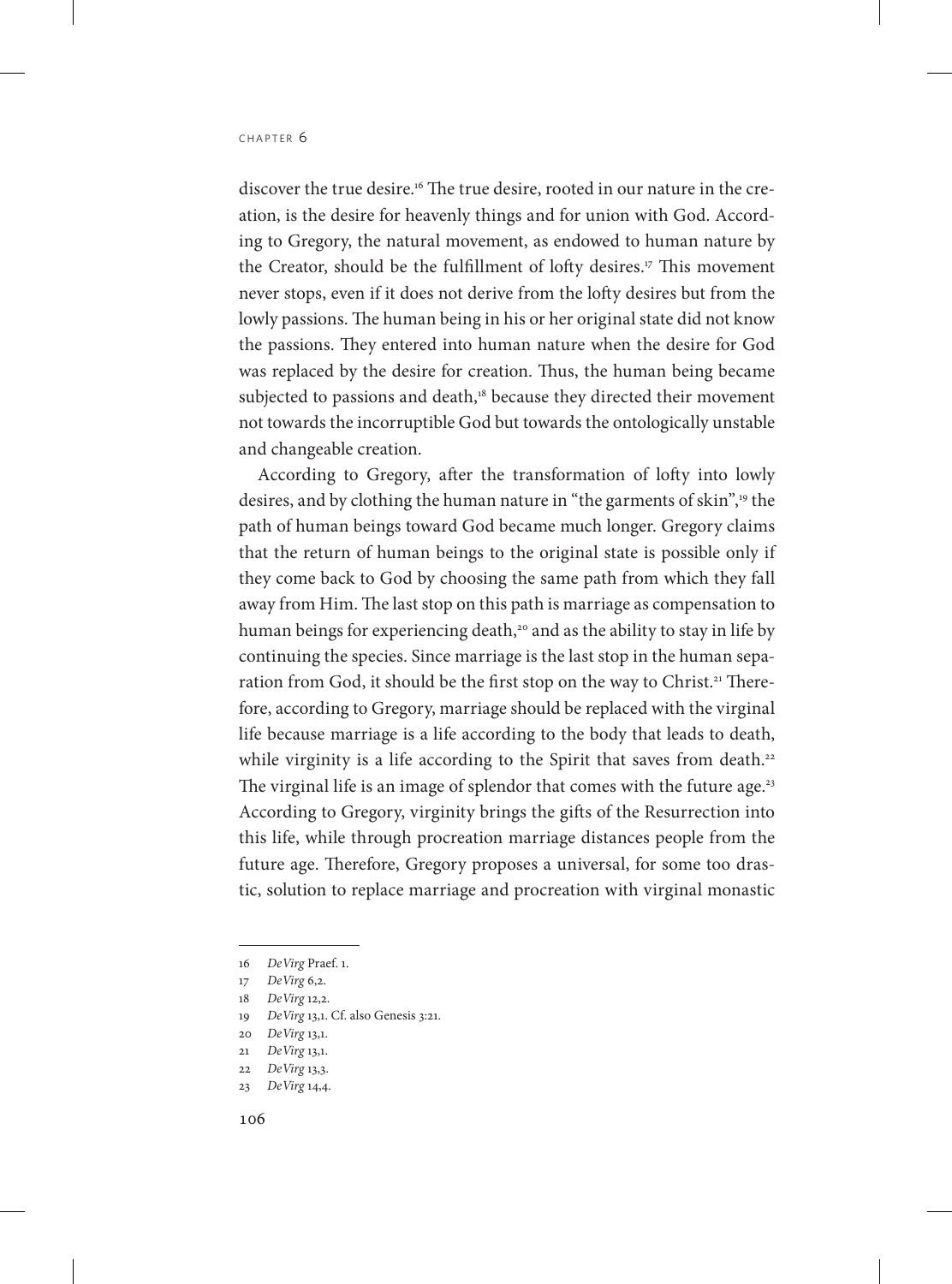life. For Gregory, marriage is only the postponement of Parousia, while the virginal life transcends time, because it does not introduce distance between the present day and the Second Coming of Christ by procreating new generations:

Having put an end to his carnal life, as far as this is within his power, he awaits the blessed hope and the epiphany of the great God, putting no distance between himself and the presence of God because of the generations in between.<sup>24</sup>

Gregory actually argues that by abstaining from procreation and by persisting in a state of physical virginity, as well as virginal virtuous life, one abolishes the distance between God and himself. Gregory links directly the desire for God with the distance that separates the present age from the second coming of Christ. The desire for God can be fulfilled only if the temporal distance is shortened or totally abolished. The universal way to abolish this distance and to fulfill the desire is to stop procreating. Mark Hart considers odd Gregory's argument "that virginity overcomes the power of death by preventing mortal bodies from being born" (Hart, 1992, p. 11). Hans Boersma challenged Hart's claim by referring to Gregory**'**s "overall position, linked as it is both to divine incorruptibility and to the incorruptibility that comes to us through the virgin birth of Christ" (Boersma, 2013, p. 124).

The incorruptibility might be seen as the final fruit of virginity, as Boersma aptly proposes, but Gregory here argues on two levels, one that is long-term and another immediate. On the long-term level Gregory's focus is on the Second Coming of Christ and the eschatological realm. Boersma's argument is applicable here, because, by both abstaining from procreating through bodily virginity and generating virtues through virtuous virginity, an appeal is made to Christ to come and to bring the fruits of incorruptibility. The long-term fruit of bodily virginity – abstaining from procreation – is the absence of new generations that might prolong Christ's Second Coming. However, this may look like a provocation for Christ to come earlier than he planned, but if it is accompanied with the generation of virtues then it reveals the meaning of virginity in a broader sense. The virginal life as a combination of the notion

<sup>24</sup> *DeVirg* 14,4.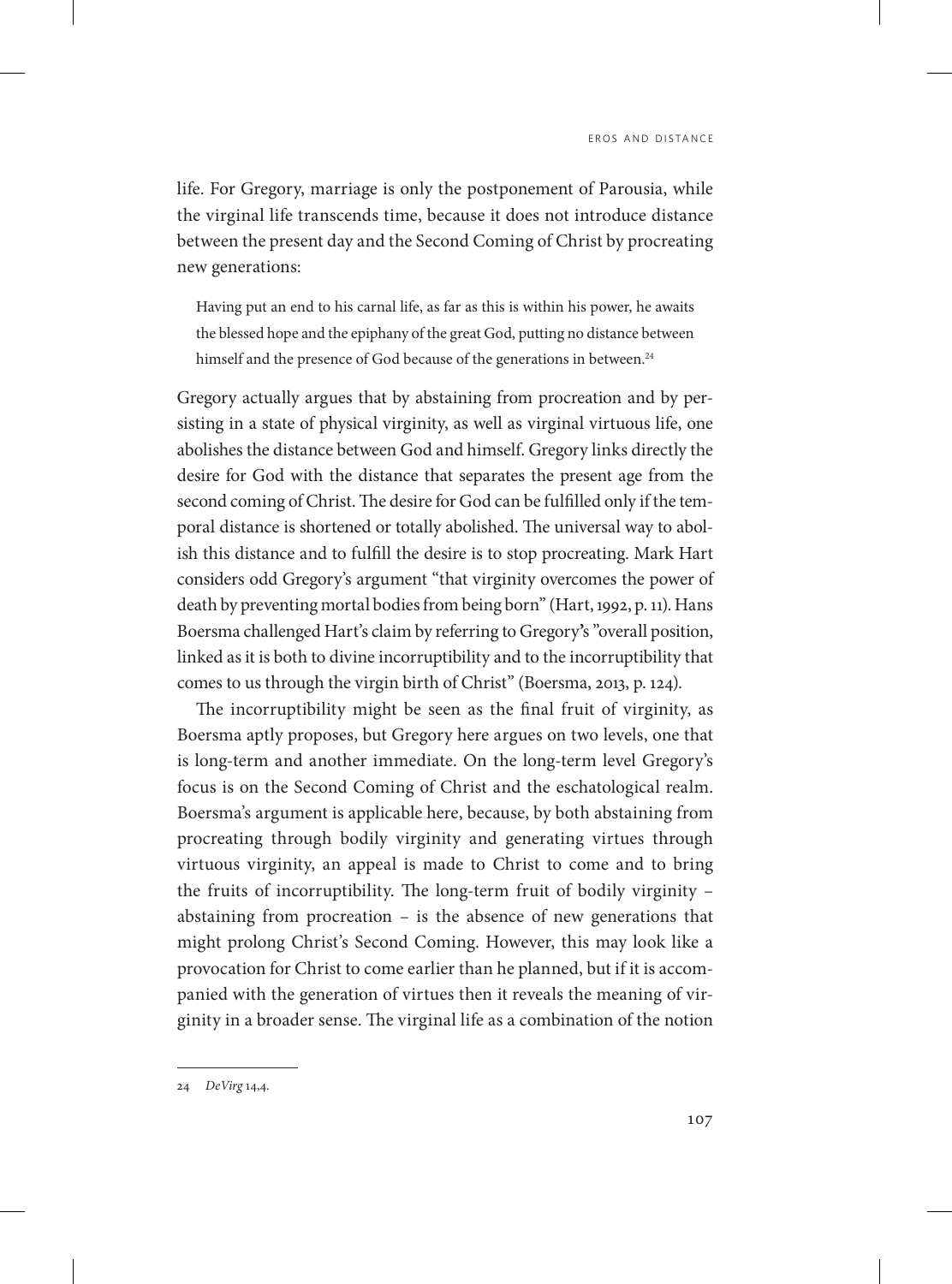taken in both the strict and the broad sense can have, as a direct result, the coming of Christ and the entering into the uncorrupted life of the heavenly realm. This model would work only at a universal level, which means that it should be practiced by all and in all respects. Probably aware of its improbability, Gregory refers to the immediate plan, which consists of the human imitation of the future life similar to that of angelic powers here and now. This imitation of future life is by means of virginity. Thus, virginity is at the same time human goal, means and selffulfillment. The virginal life of God is the goal toward which the human beings are directed. Attaining the virginal life of the Holy Trinity is a lofty desire of human beings. Humanity may attain its goal and fulfill its desire only by means of virginity. Only virginity, both bodily and virtuous, can practically abolish the death of present and future generations by eliminating the temporal *distance* that separates the present moment from the Second Coming of Christ. Finally, already experiencing the fruits of the future life through virginity in this life, humanity has already undergone transformation by fulfilling some aspects of the life to come.

## Contra Eunomium III, De hominis opificio and Oratio catechetica

A number of Gregory's works produced between the late 370s and the early 380s, such as *On the making of man* (*De hominis opificio*), *Against Eunomius* (*Contra Eunomium*) III and *The Great Catechetical Oration*  (*Oratio catechetica magna*) deal with the notions of being and non-being, or good and evil.

According to Gregory, movement caused by desire is not simply one of the qualities with which God endowed creation, but it is the essential feature of creation. The doctrine of creation "out of nothing" indicates that God as Creator moved the creation from the state of non-existence into being. Thus, due to this transition (*parados*) from non-being into being the very nature of creation is changeable.<sup>25</sup> Since nothing created

<sup>25</sup> *De hominis opificio* (=*DeHom*) 184,43; *Oratio catechetica magna* (=*OrCat*) 21,7; *Contra Eunomium* 6,79.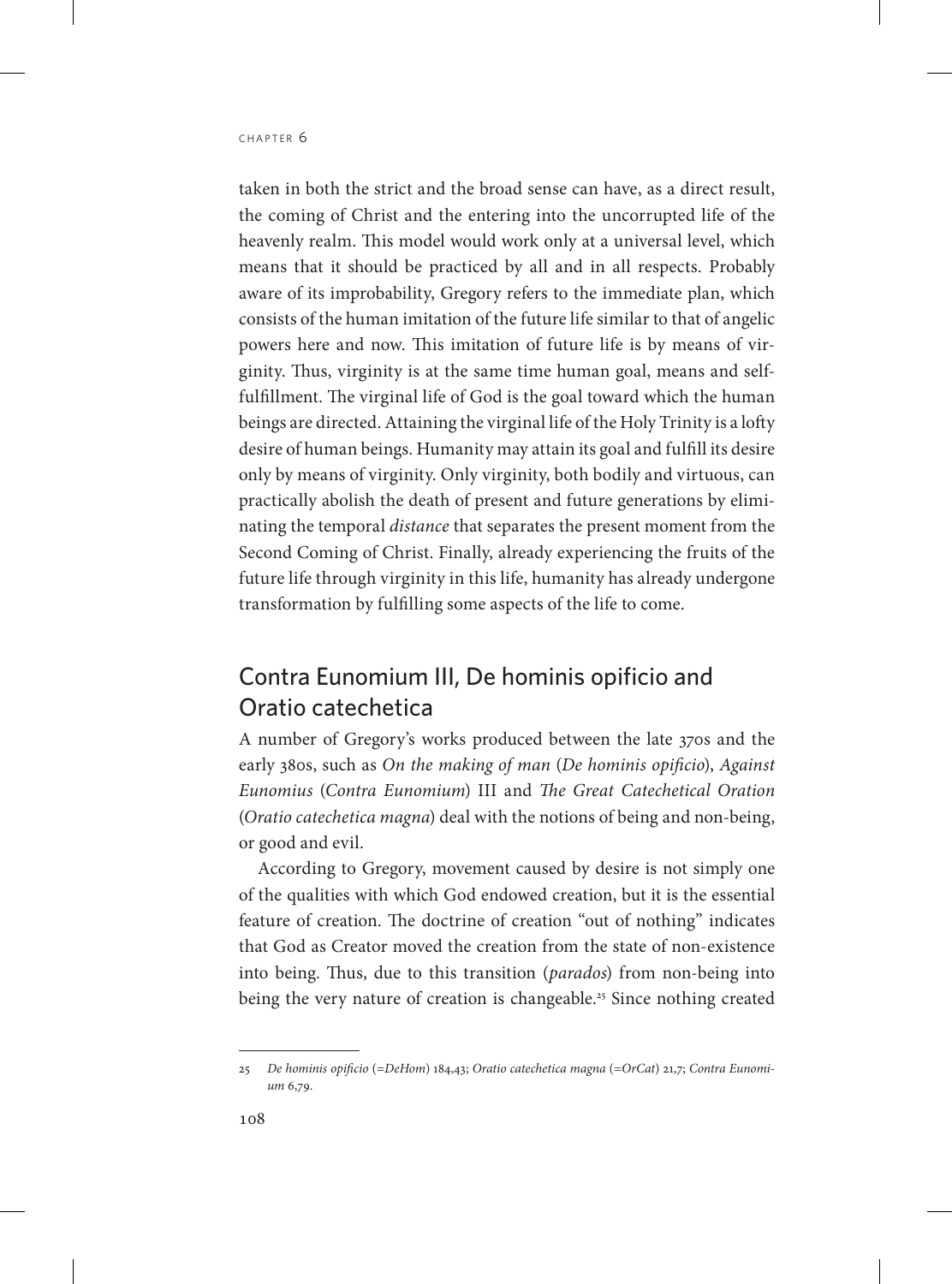has remained the same, it is in constant transition from one state to another. The created beings oscillate between non-being, from which creation came to existence, and the fullness of being that is not reached yet by creation. This means that every created being is able to move within the existing distance either back toward non-being, which is a change for the worse, or toward the fullness of being, which is a change for the better. From an ethical perspective, one may distinguish two kinds of movement. The first kind of movement, according to Gregory, is always toward good, while the other, which is in the opposite direction, is toward something that does not have its hypostasis.<sup>26</sup> In order to underline that evil has no ontological foundation, Gregory considers that which is contrary to the good as absence of good (Mosshammer, 1990, pp. 136–167). Thus, for Gregory evil has its existence in non-being.<sup>27</sup> Gregory emphasizes that God is neither the creator of evil, nor is evil created together with other things. On the other hand, evil is not an absolute non-being or nothingness, because then it would not exist, but it is relative to being. The vertical distance, unlike horizontal temporal distance, may be thus defined as the distance between good and evil.

The movement of angels and human souls along the vertical distance toward goodness is characterized by constant and continuous motion, because goodness is infinite, and it cannot be reached by any pursuit.<sup>28</sup> Gregory argues that these creatures are eternally and constantly moving since their movement never stops.<sup>29</sup> The creatures are moved by desire to reach the goal of their movement. The desire is the only cause of movement of the spiritual beings towards goodness.

The main reason for the movement of spiritual beings toward something opposite to the beautiful or to the good is their perception of something opposite to the good as naturally good and beautiful. Therefore, according to Gregory, there is beauty by nature and, as its opposite, an illusory appearance of beauty. The criteria for distinguishing them are

<sup>26</sup> *OrCat* 21,23–4.

<sup>27</sup> *Dialogus de anima et resurrectione* (*=DeAn*) 93,20–21.

<sup>28</sup> *DeHom* 201,19–24.

<sup>29</sup> *DeHom* 201,33–7.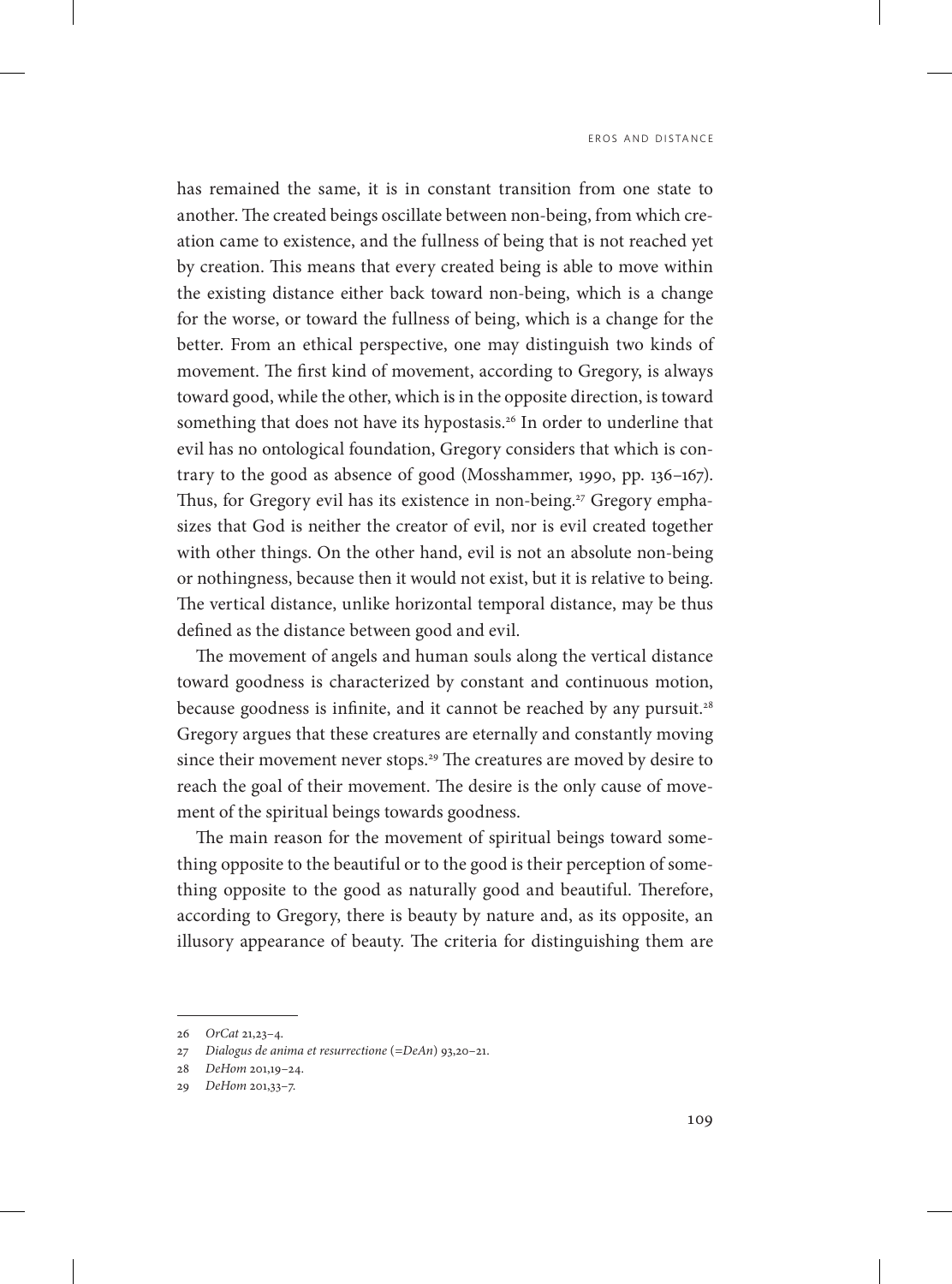in the mind.30 However, the mind sometimes cannot determine what the right choice would be, and deceived by illusion it chooses to move towards the non-being and evil, perceiving them as goodness.31 Gregory compares this human choice with the choice of the dog that abandons real food in order to follow its shadow hoping for a larger meal. In the case of human beings, the reason for moving towards evil is twofold. Primarily this is a deception of the devil as the inventor of evil, and secondarily it is the human acceptance of the deception.<sup>32</sup>

The movement toward evil is movement away from God, and unlike the first kind of movement it is limited, because evil as the lack of being is not infinite. There are different scholarly interpretations regarding the limitations of evil. According to some claims, the evil is limited because it is related to the created order (Daniélou, 1970, pp. 186–204; Zemp, 1970, pp. 186–187). Some other scholars, such as Marriette Canévet and Alden Mosshammer, reject this interpretation because it places evil at the same ontological level as creation, a claim that is countered by Gregory (Canévet, 1968, pp. 87–95; Mosshammer, 1990, p. 151). They offer an alternative interpretation of the limitations of evil from a soteriological perspective – that the movement of beings towards evil would ultimately result in reaching non-being. Therefore, divine intervention in the form of the Incarnation and salvation of human nature took place when the limits of evil reached critical proportions. However, Gregory's denial of evil's infinity can also be interpreted from the aspect of this movement. Since evil has no ontological foundation, the movement toward evil would actually be movement away from the good. The goal of the movement would not be toward something, but away from something, and it would consist only of the desire to move away from the good. According to Gregory, movement toward something is a matter of free will, and if the will is not directed towards the goal of its motion, but toward the absence of the actual goal, it results in the cessation of movement.<sup>33</sup> Since the being by its nature cannot stop moving, it must continue its

<sup>30</sup> *OrCat* 21,32–4.

<sup>31</sup> *OrCat* 21,33–41.

<sup>32</sup> *OrCat* 21,44–50.

<sup>33</sup> *OrCat* 31,12–14.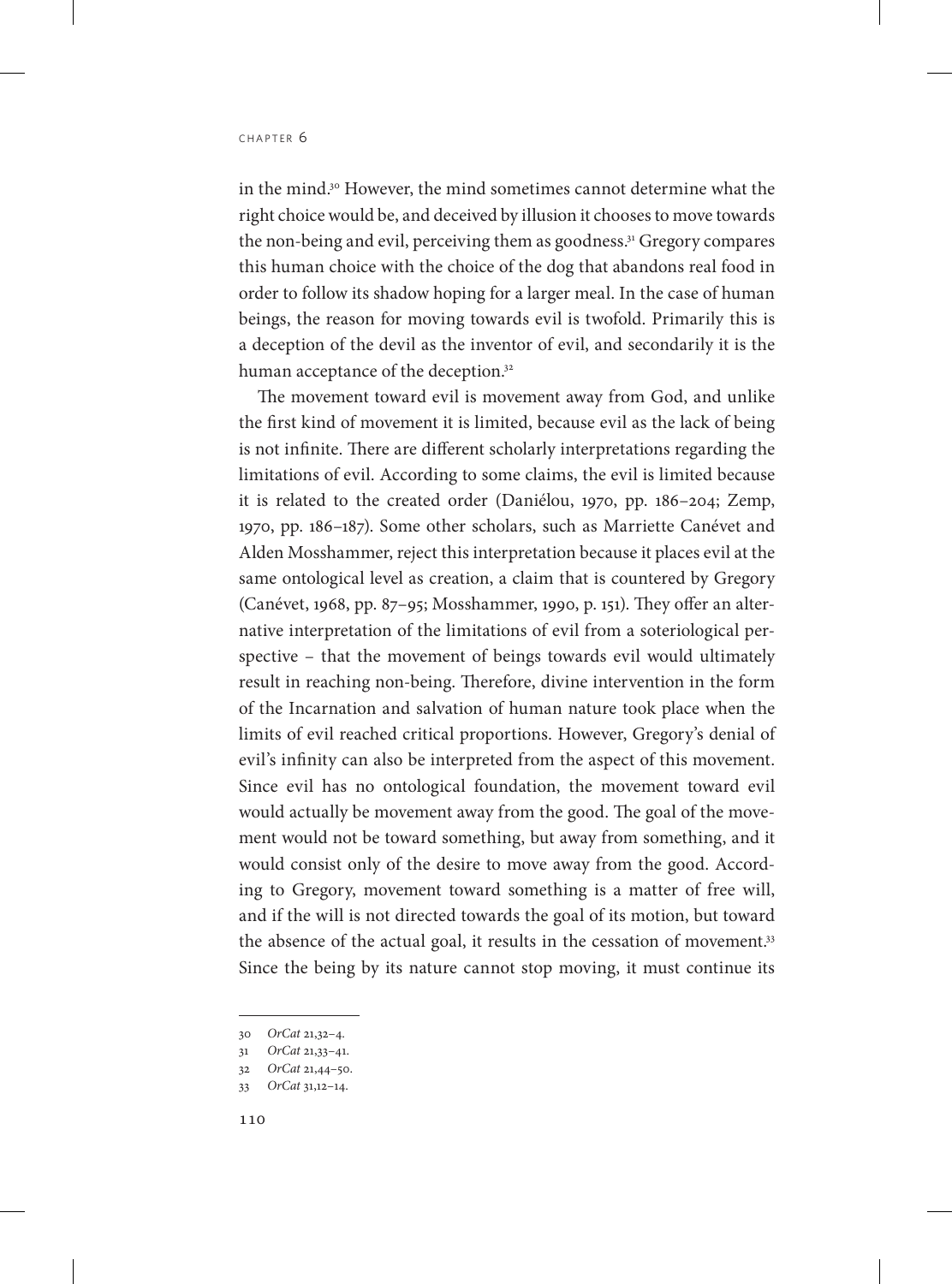movement in the opposite direction. Thus, the being that moves toward non-being will continue, at some point, its movement toward being, by regaining this as the goal of its movement:

Now that which is always in motion, if its progress be to good, will never cease moving onwards to what lies before it, by reason of the infinity of the course to be traversed: – for it will not find any limit of its object such that when it has apprehended it, it will at last cease its motion: but if its bias be in the opposite direction, when it has finished the course of wickedness and reached the extreme limit of evil, then that which is ever moving, finding no halting point for its impulse natural to itself (*ek physeōs stasin*) when it has run through the lengths (*diastema*) that can be run in wickedness, of necessity turns its motion towards good: for as evil does not extend to infinity, but is comprehended by necessary limits (*anangaíois pérasi*), it would appear that good once more follows in succession upon the limit (*peras*) of evil; and thus, as we have said, the ever-moving character of our nature comes to run its course at the last once more back towards good, being taught the lesson of prudence by the memory of its former misfortunes, to the end that it may never again be in like case.<sup>34</sup>

Gregory here argues for the absence of the final goal of aspirations or stasis in evil that makes beings change the direction of their movement from evil to good. However, although beings continue to move toward the same created distance, the real change or transformation happens at the level of desire. The transformation of desire is reflected in the weakening of the very desire, because evil has no ontological foundation and therefore it cannot inspire movement. By exhausting all the possibilities of evil as something unreal, the human being undergoes again the transformation of his desire into the movement towards God as goodness and fullness of being. Since the desire for God is the only real desire able to inspire continuous movement, the desire for anything other than God is therefore limited, and ultimately it is re-transformed into the desire for God. Similarly, the vertical distance between good and evil does not imply traversing the distance between two equal opportunities, but

<sup>34</sup> *DeHom* 201,19–36. English translation in Moor and Wilson (Eds.), 1892, p. 70.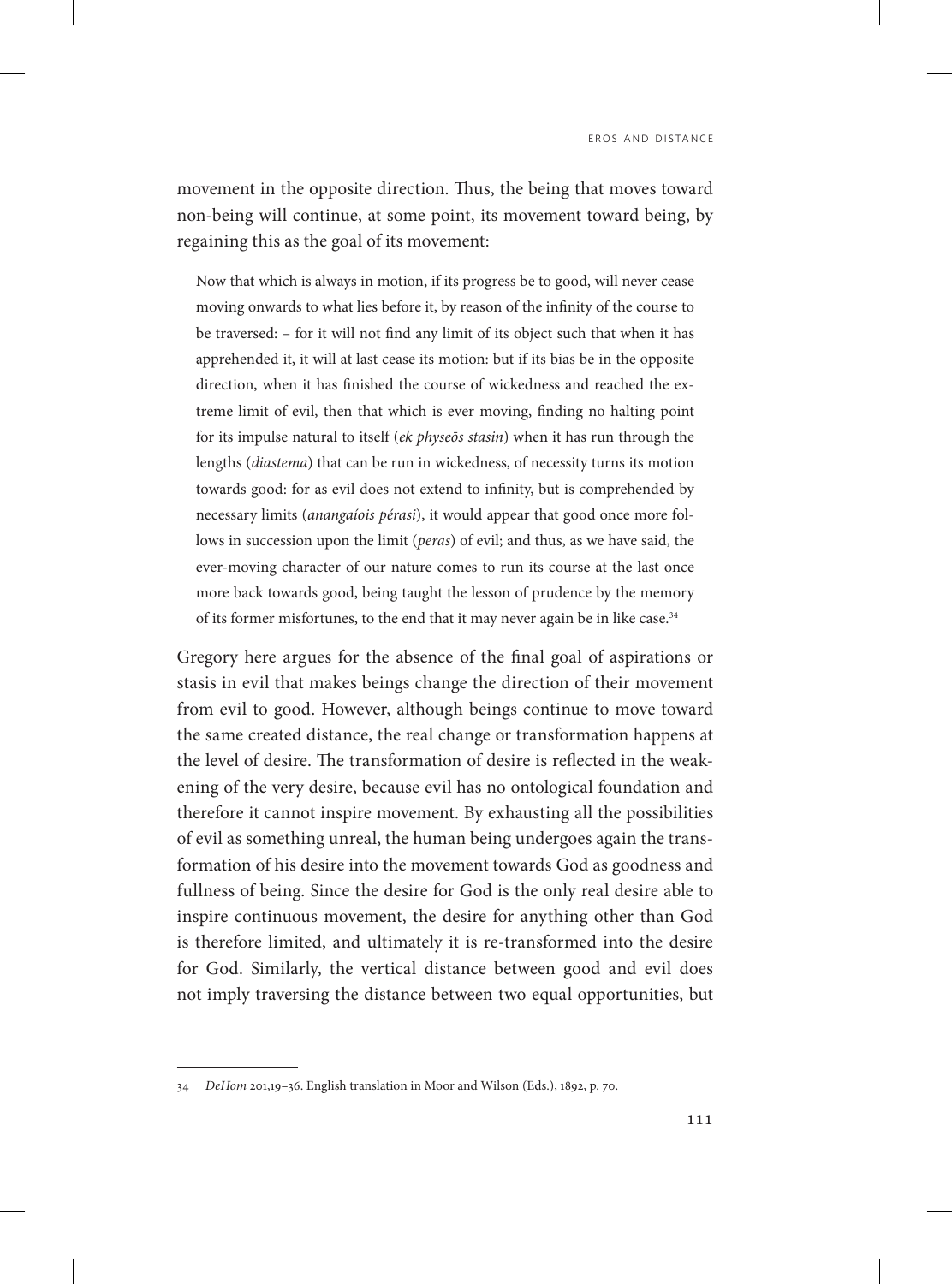rather shortening the distance between achieved level of goodness and the goodness by nature. The evil is just a stop on this ethical distance.

#### De Vita Moyses, De perfectione and In Canticum Canticorum

In his later writings, such as *De Vita Moyses, De perfectione* and *In Canticum Canticorum*, Gregory explored some mystical and eschatological themes. One of the fundamental questions that Gregory deals with is why the soul yearns to know what cannot be known. This question, which at first glance is paradoxical, actually reflects the *quintessence* of Gregory's late view on desire. Gregory's claim that Moses reached that for which he longed by failing to fulfill his desire<sup>35</sup> resolves this paradox. This claim should be considered on two levels, on the epistemological and on the moral. The first level deals with divine infinity that renders God unknowable,<sup>36</sup> because the divine being cannot be comprehended by mind due to lack of boundaries. Therefore, Moses's desire to know God remains unsatisfied. At the second, moral level, Gregory argues that love towards the one, who is beautiful and good, causes movement toward him. Since the divine being is good by nature, $37$  God is the goal of every movement towards good. Linking the infinity of God with His goodness by nature resulted in movement toward good that never stops, because the desire of someone who strives for God cannot be fulfilled. This movement is actually a spiritual growth in virtue, or in perfection.<sup>38</sup> Since God is the fullness of perfection, this again means that perfection cannot be achieved. Gregory explains further human motivation to persevere on this path that has no end. He describes the mechanism of human desires and aspirations as something closed in the perpetual cycle of cosmological time.39 As soon as the human being satisfies his desire for something by the possession of the objects of his desire, he again begins to yearn for

<sup>35</sup> *De Vita Mosis* (=*DeVitaMo*) II, 8.

<sup>36</sup> *DeVitaMo* II, 236.

<sup>37</sup> *DeVitaMo* Praef. 7 and II, 237. *DeAn* 93c.

<sup>38</sup> *DeVitaMo* Praef. 5.

<sup>39</sup> Cf. introduction of Jean Daniélou in Daniélou, 1979, pp. 49–51.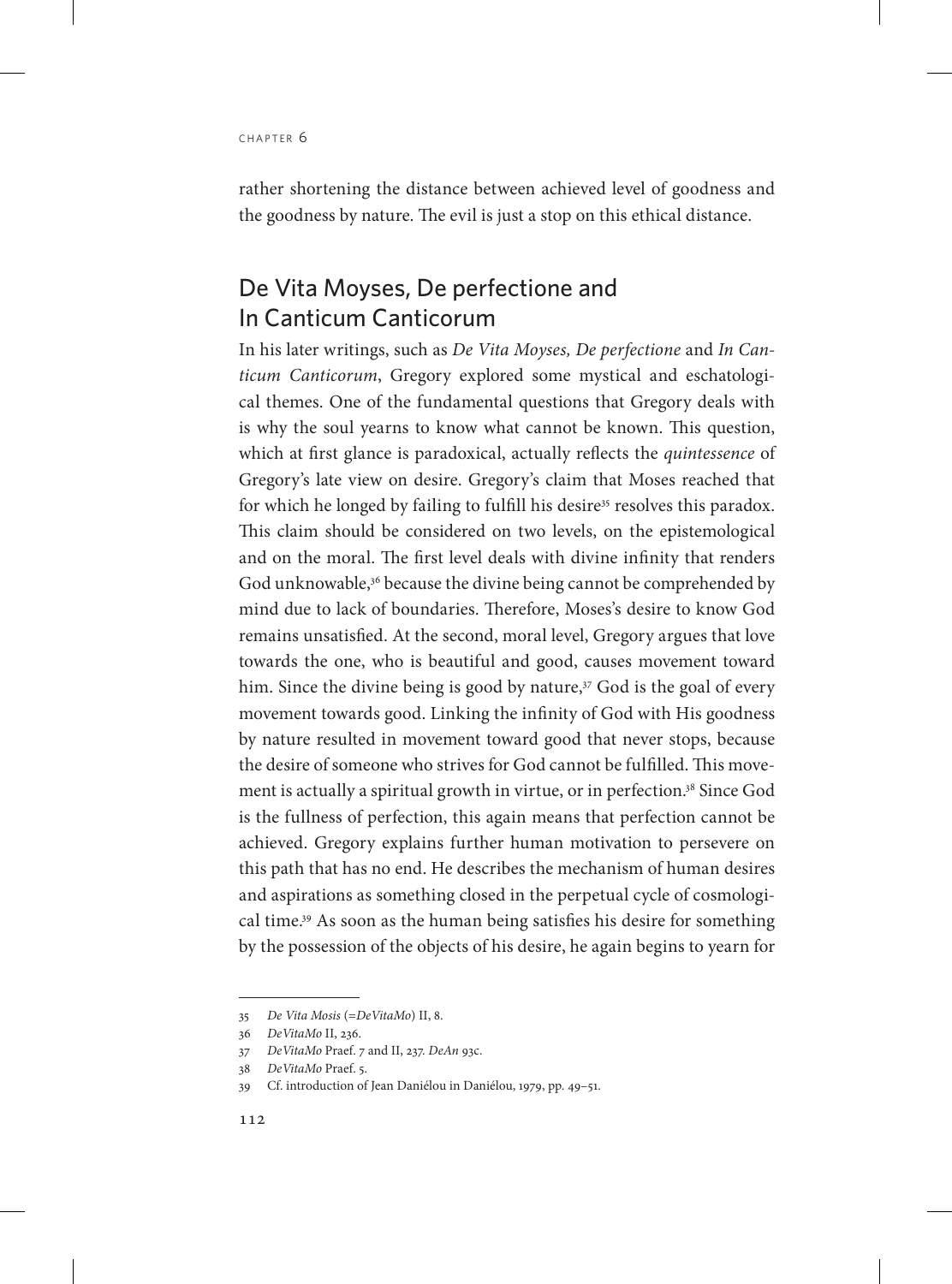something else and again feels empty until he acquires it.<sup>40</sup> Thus every desire ceases when it reaches its object, and as the desire reappears, it also disappears.41 However, if the desire is directed toward something that can never be achieved, then it cannot be satisfied. Thus, desire for the unattainable object never ceases, but on the contrary, it constantly increases. Such desire is not characterized by successive iterations, but it acquires permanence, in which there is no cessation, because it does not attain the object of its desire. This continuity can be seen as a gradual increase in the intensity of desire. Thus, the human being departs from the perpetual cycle of changes and he establishes his unstable nature on the stability of his determination. This stability is attained only on the way towards good, because it has no end, and any tendency that is the opposite to good has its limits and it cannot maintain the stability of desire or movement. Therefore, human desire is defined by divine infinity and divine goodness. By moving towards good, which is God himself, the human soul realizes that God is unattainable because He is infinite, and that its desire to reach the good will never be fulfilled. However, while realizing her inability to reach the good, the human soul recognizes that reaching only a part of good is a significant advancement.42 Therefore, according to Gregory, the human being tends to advance along a road whose end he will never reach. By continuous advancement towards good, the human desire to reach an infinite goal is constantly satisfied by the achieved advancement, but it never ceases to strive towards that which lies ahead. Constantly moving towards good, human and other spiritual beings will constantly pursue the goal of their movement, although they cannot reach it. Therefore, Gregory argues that the perfection of human nature consists in its very growth in goodness.43 Gregory does not perceive the changes to which human beings are subjected as negative, but rather as a possibility for further human growth. The change represents a gradual growth in goodness, because the movement "from glory to glory" (2 Cor 3:18) is continuous advancement and a continuous process of coming ever

<sup>40</sup> *DeVitaMo* II,61.

<sup>41</sup> *In Ecclesiastem* (=*InEcc*) 2.

<sup>42</sup> *DeVitaMo* Preaf. 9.

<sup>43</sup> *DeVitaMo* Preaf. 10.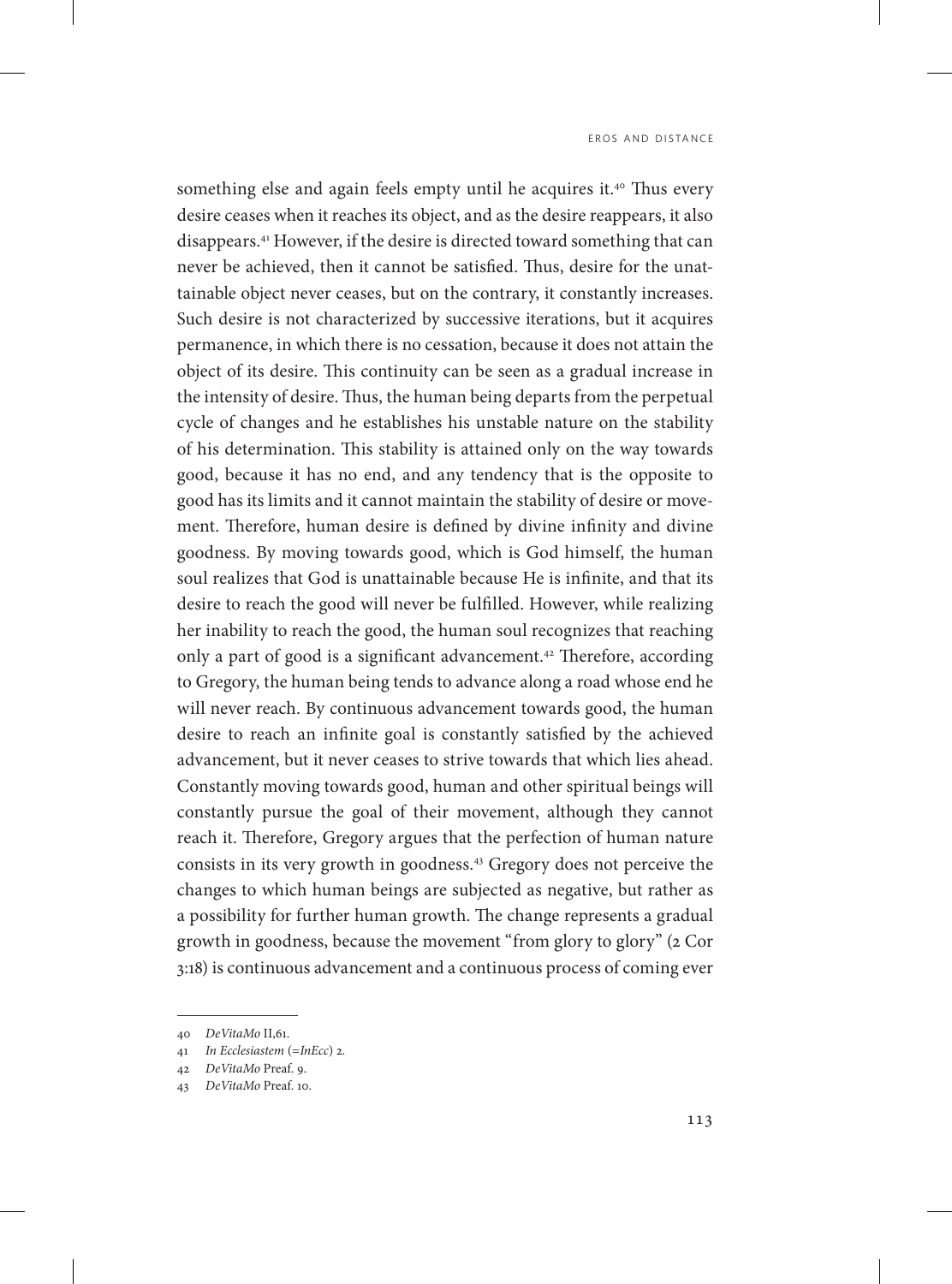nearer to perfection, without reaching the fullness of perfection. Therefore, the perfection consists in continuous human growth in goodness, which is without restrictions.<sup>44</sup>

Perfection is therefore associated with a permanent increase of the desire to achieve goodness. By the soul's ascent to goodness, the desire to attain it constantly grows.<sup>45</sup> However, Gregory claims paradoxically that the constant movement towards perfection happens by standing still. Gregory draws this identification of movement and stillness from Exodus 33:21, where Moses says: "You must stand on the rock". If it is obvious that the one who ascends does not stand still, nor the one who stands still ascends, how then, Gregory asks, are movement and stillness the same?<sup>46</sup> The solution to this paradox consists in the fact that the human being ascends towards perfection in proportion to the extent of his steadfastness in goodness. By establishing himself in goodness, the human being actually achieves stability. The steadiness represents continuity of movement towards goodness, in which the movement assumes the character of stillness. Jean Daniélou rightly remarks that this stillness which one may establish in goodness opens the possibility of movement as real advancement, while the constant movement in the physical world does not include advancement, and therefore represents stagnation (Daniélou, 1979, 53).47

Gregory describes how a human being who is not established in goodness, and who, in the words of the Apostle Paul, is "tossed to and fro, and carried about with every wind" (Eph 4:14), unsuccessfully tries to climb in the sand, because even though he takes long steps, his feet slip backwards and down.<sup>48</sup> This is the answer to the initial question of how it is possible that Moses received that for which he longed by failing to fulfill his desire. By establishing himself in the desire to reach God, he attained stillness, which both satisfied and increased his desire to continue his movement.

<sup>44</sup> *DePerf*

<sup>45</sup> *DeVitaMo* II, 238.

<sup>46</sup> *DeVitaMo* II, 243.

<sup>47</sup> Cf. also Daniélou, 1944, p. 282.

<sup>48</sup> *DeVitaMo* II, 244.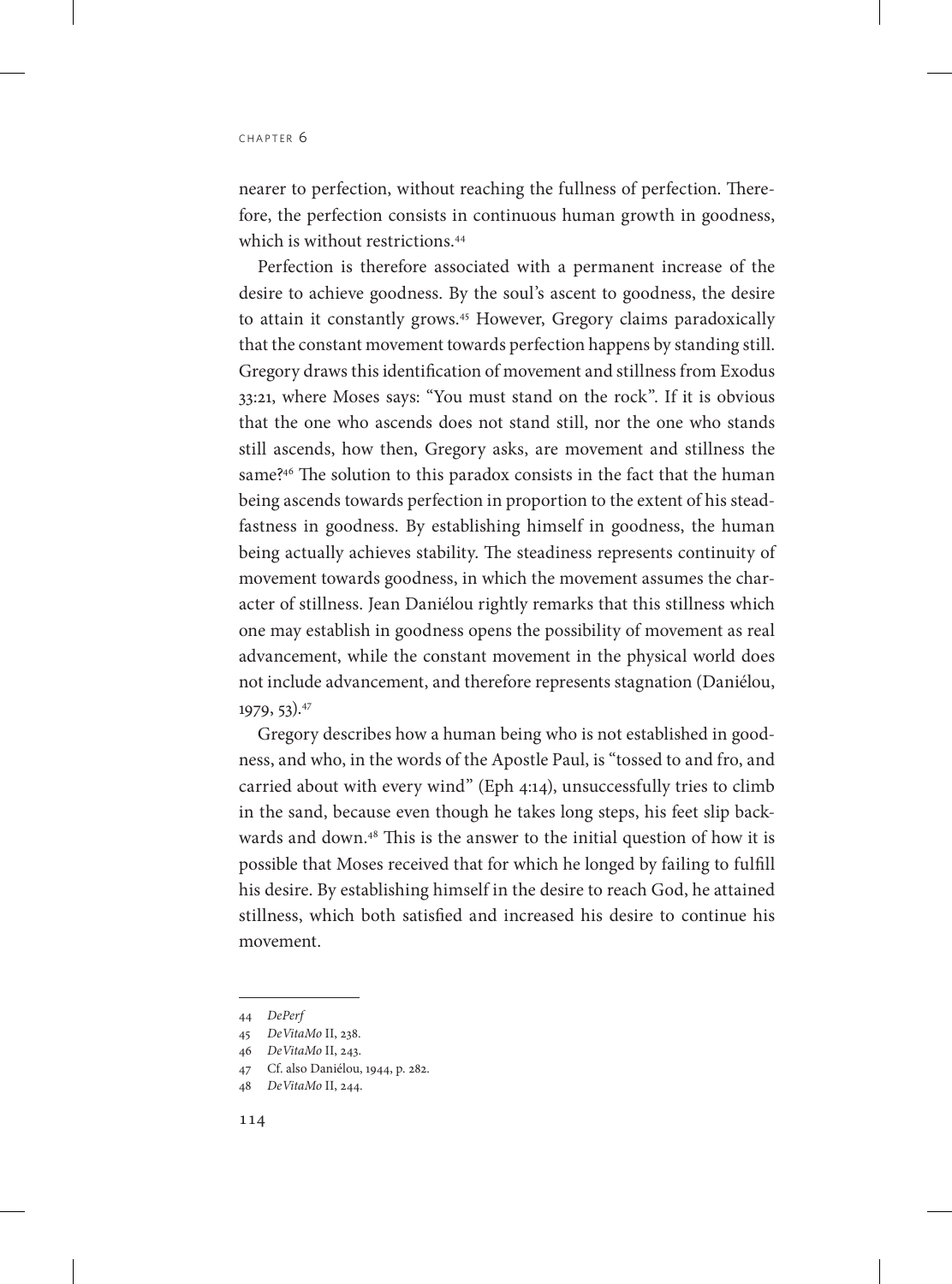Gregory's notion about Moses's unfulfilled desire may be the key to solve some difficult passages which puzzle contemporary scholarship, such as the *Commentary on the Song of Songs* 15.6.8 (Verghese, 1976, p. 255):

For when at the beginning the created order came into existence by God's power, it was the case for each of these that its start and its full actualization were achieved together without any interval (*adiastátōs*), since for all that were brought from nonexistence to existence their perfection coincided with their beginning. Now the human race is one of the things that were created, and it did not, like the others, go forward to perfection by promotion, but from its first moment of existence it was formed simultaneously with its perfection, for humanity, it says, came to be "after the image and likeness of God" (Gen 1:26–27). And this is manifestly the highest and most perfect of goods, for what can be found that is nobler than being made like God? In the case of the first creation, then, the final state (*peras*) appeared simultaneously with the beginning, and the race took the starting point of its existence in its perfection; but from the moment it acquired a kinship with death by its inclination toward evil and so ceased to abide in the good, it does not achieve its perfect state again all at once, as at its first creation. Rather does it advance toward the better along a road of sorts, in an orderly fashion, one step after another, and rids itself bit by bit of its susceptibility to that which opposes its fulfillment. For when it was first created, since evil did not exist, there was nothing to prevent the race's perfection from going hand in hand with its birth, but in the process of restoration, lapses of time (*diastēmatike parátasis*) necessarily attend those who are retracing their way toward the original good. Hence our mind, which because of its vice is locked into a passionate attachment to materiality, scrapes away, bit by bit, with the help of a cunning discipline, the wrong that has grown together with it like a tree bark that encloses it.49

Here, Gregory argues that in the beginning, when created nature came into existence through the divine power in each of the existents, the beginning was "without distance" linked to the end, i.e., each of the creatures that was brought from non-being into being received – together

<sup>49</sup> *In Canticum canticorum* (=*InCant*) 15,6,8. English translation in Gregory of Nyssa, 2013, p. 487.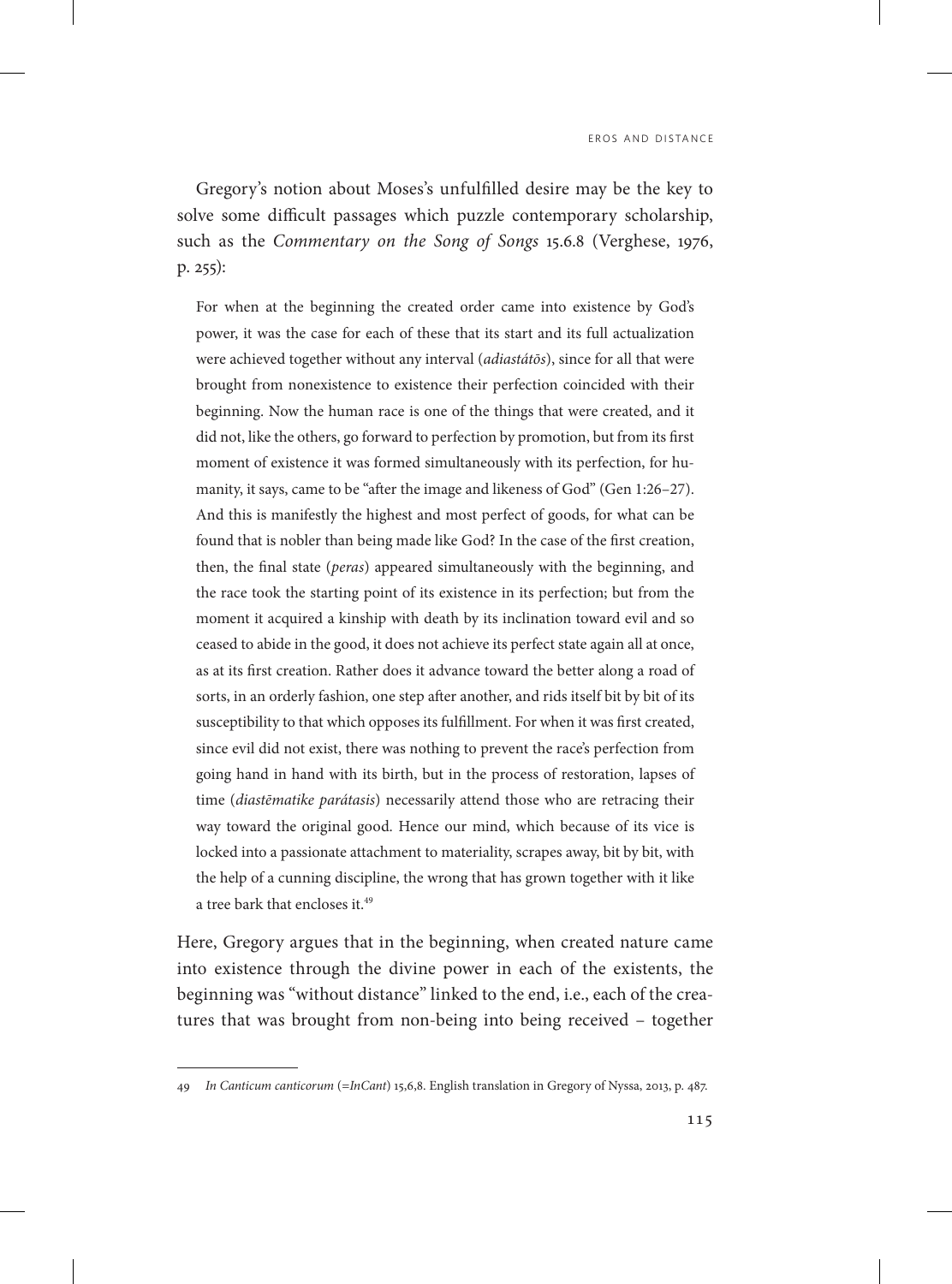with its beginning – its perfection. Gregory offers an example of the human being, which in the beginning, like other spiritual beings, did not have to traverse the road from its beginning to its perfection, because his nature was from the beginning created perfect. Since human nature was created in the image and likeness of God, it is endowed with the highest goodness and perfection. Gregory's argument in the *Commentary on the Song of Songs* 15.6.8 raises questions because, contrary to his earlier views on the ever existing created distance, he claims that the beginning of the first creation coincided with the end, without any distance between them, and that nature was perfect when it first existed.

However, against the background of our discussion on Moses's unfulfilled desire, I would like to argue that the two positions do not contradict each other. If the end, the goal, of created beings is to be in a state of perfection, then they attain perfection by moving on the way to the fullness of perfection, which they can never attain. Thus, there is no distance between them and their perfection, because their perpetual commitment to goodness brings them perfection. However, this does not mean that there is no distance between beings and God, which exists due to the fact that the divine being can never be reached. By stating that, at the beginning of the creation, its beginning coincided with its end without any *distance* in-between, Gregory points to several issues.

First, God the Creator made all things good and perfect, without introducing between him and creation anything that may separate them. The existence of distance, which separates beings from God, points rather to the divine nature, which is infinite and therefore incomprehensible for creatures, than to divine intention to create obstacles that separate God from creation. Therefore, as soon as the beings are brought into existence they begin to exercise their perfect nature by their movement towards God that is also stillness from the point of perfection.

Second, by referring to the beginning of creation, Gregory points out that the creation did not exist in any other state than the state of perfection. This state of perfection is disturbed by the determination of spiritual beings to move towards something which is not the Creator of their beings and the source of their goodness, on the basis of which they possess perfection. To the natural distance, which represented more an inability to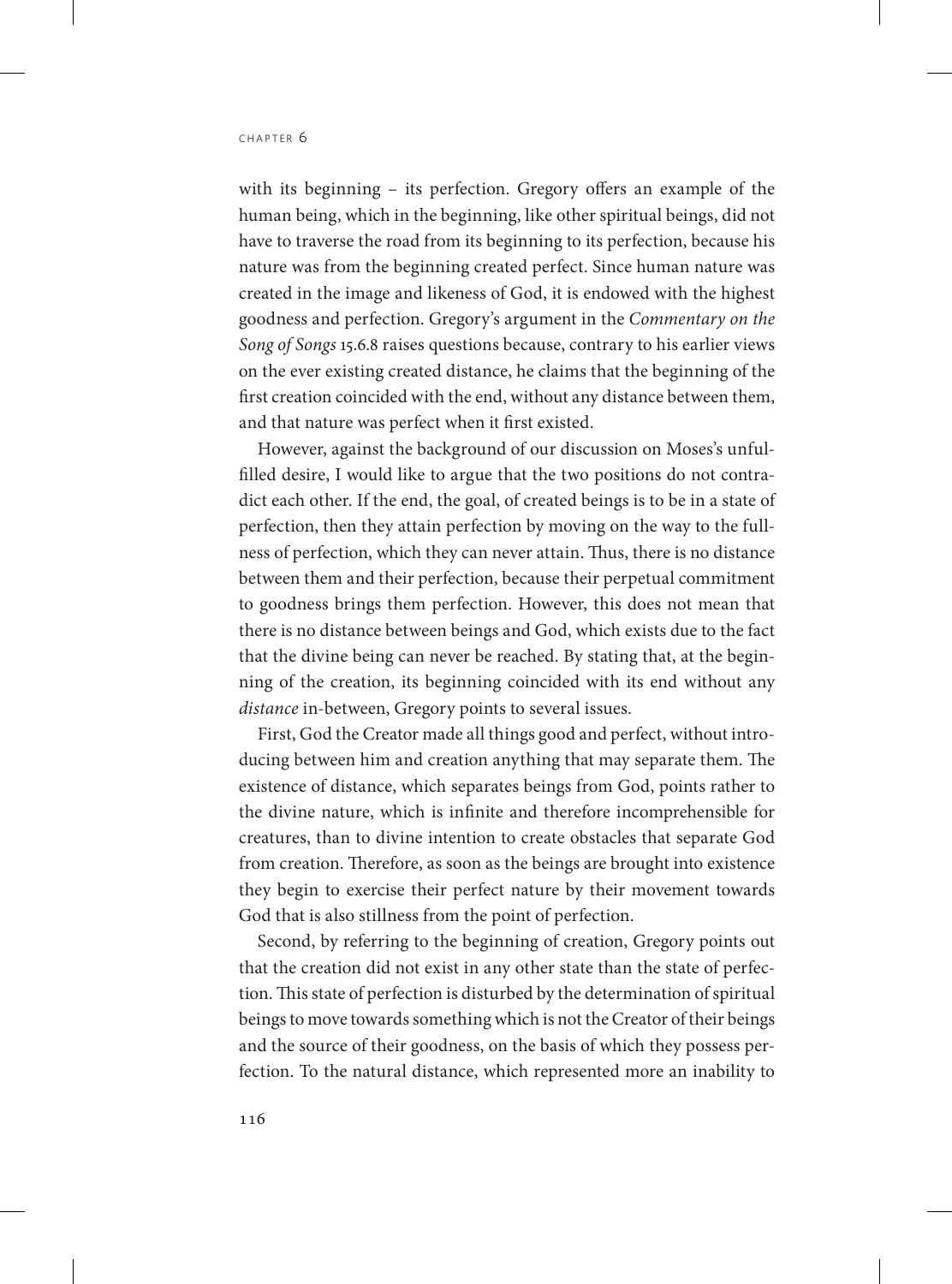reach God than an obstacle intentionally established by the Creator, was added an artificial distance created by creatures moving in the opposite direction from goodness. The imperfection as a result of the abuse of freedom began to exist in the originally perfect creatures, and at once their beginning became different from their end. The created nature has fallen from perfection, which characterized the beginning, and it was intended to serve as the end in their way to the Creator. Gregory is explicit in stating that in the first creation there was no hindrance or obstacle impeding the development towards perfection of nature, because evil is not present, while in the second creation distance is attached by necessity to the first goodness.50

In his later works, Gregory points out that in addition to the horizontal distance as the period between the present moment and the end of the world, and to the vertical distance as the distance between good and evil, there is a third distance that is intrinsic and that existed before the fall. This distance actually consists in the human impossibility to comprehend the infinite divine nature. The existence of this distance actually guarantees that the longing for God will never stop, because God cannot be reached or grasped. The transformation of desire happens when the goal of desire is redirected from reaching and grasping God to continuous and steadfast growth in Him. Therefore, the perfection is not achieved in reaching and grasping the divine being, because this is impossible, but in the persistence to reach and grasp God.

#### **Conclusion**

The desire for God and distance are two important concepts that can be found in various stages of Gregory's work. Throughout his works Gregory explores and defines the notion of desire in connection with distance. Gregory presupposes that desire exists only when the object of desire is out of our immediate reach. This means that we are separated from the fulfillment of our desire either by a special or temporal distance, as it is the case with Gregory's early writings, or by ethical and ontological distance,

<sup>50</sup> *InCant* 15,6,8.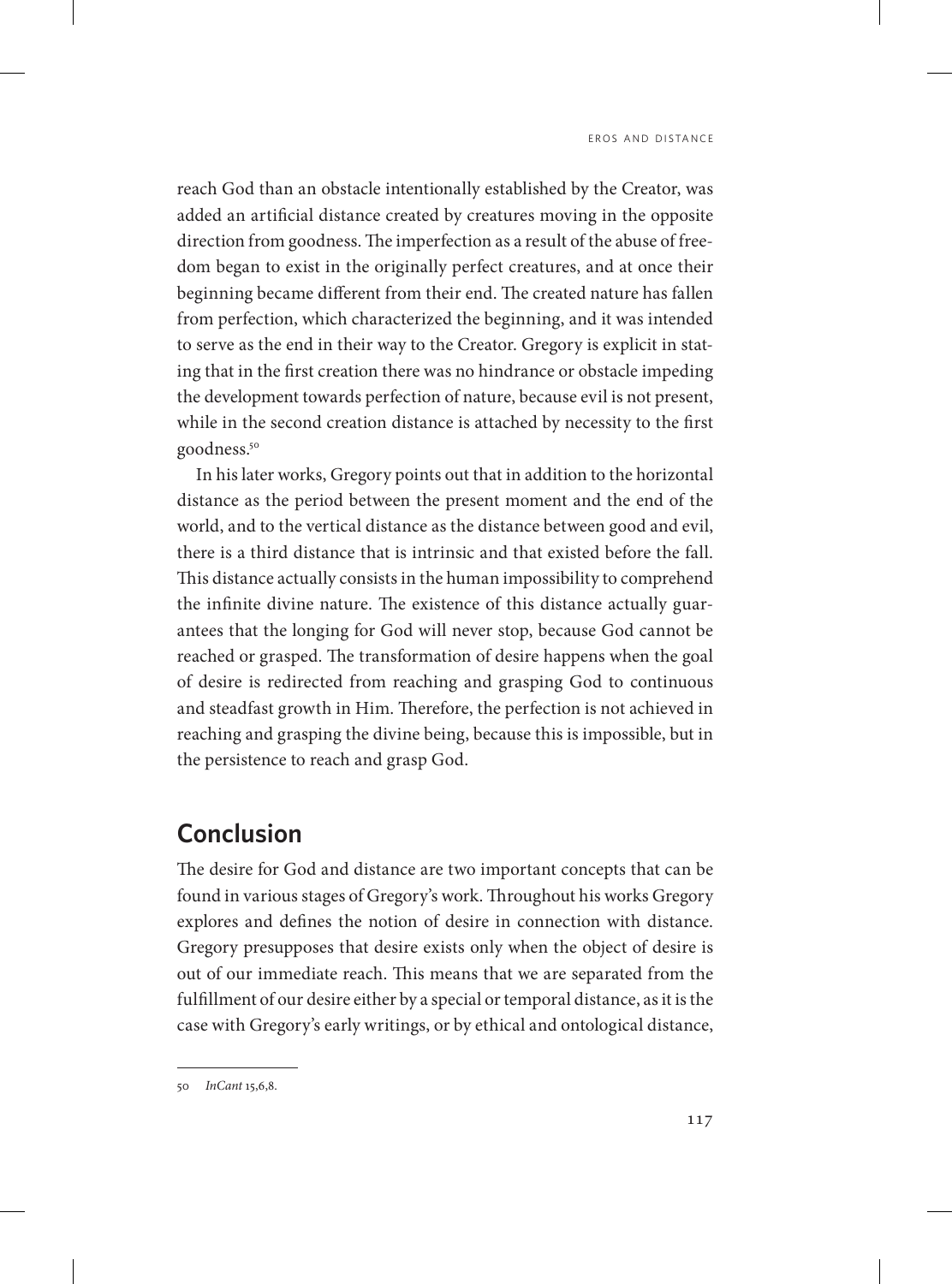as he claims in his latter works. In order to fulfill one's desire, one has to reach the object one longs for by traversing the existing distance. Therefore, in his early ascetic treatise *On virginity*, Gregory proposes abstaining from procreation and pursuing the virtuous life of virginity as a means to abolish temporal distance between the present age and Christ's Second Coming and to fulfill the desire for Christ. Gregory argues for the reverse transformation of desire in this early work. The first transformation of desire consists of its redirection from God to corruptible nature. As a result of this transformation the lofty desires become lowly passions. As the reverse process of transforming the lowly into lofty desires, Gregory proposes a virginal life that consists both of abstaining from procreation and of multiplying virtues. The passion to prolong the existence of the human species for the period (*diastema*) until the Second Coming by procreation is replaced by the desire to induce the Christ's Parousia. In *De Viginitate* the virginal life, which abolishes temporal *distance*, is the only solution proposed for the immediate fulfillment of the desire for God.

However, in the writings from the middle period of his career, by facing the concept of divine infinity, Gregory transforms the horizontal temporal distance into vertical distance, as distance between good and evil. The longing for good becomes infinite, because the object of desire is infinite. In this period, Gregory begins to identify the created nature with the distance. Thus, the distance ceases to be something that should be abolished, but it becomes something that secures the permanence of created nature on the basis of its desire to reach goodness. This desire for the fullness of being or good that is embedded in human nature causes the permanent movement toward good. However, when the human being due to deception replaces the movement towards good with the movement away from good, he chooses the path toward evil, as the absence of good. Reaching the end of evil, which due to the lack of any ontological substance is just privation of good, human beings re-establish themselves in the movement toward good. Thus, desire toward evil is transformed in the desire toward good when human beings pass the distance of evil on their movement toward God.

By the end of his life, Gregory again transforms the ethical distance, into an ontological one. Gregory argues that at the beginning of creation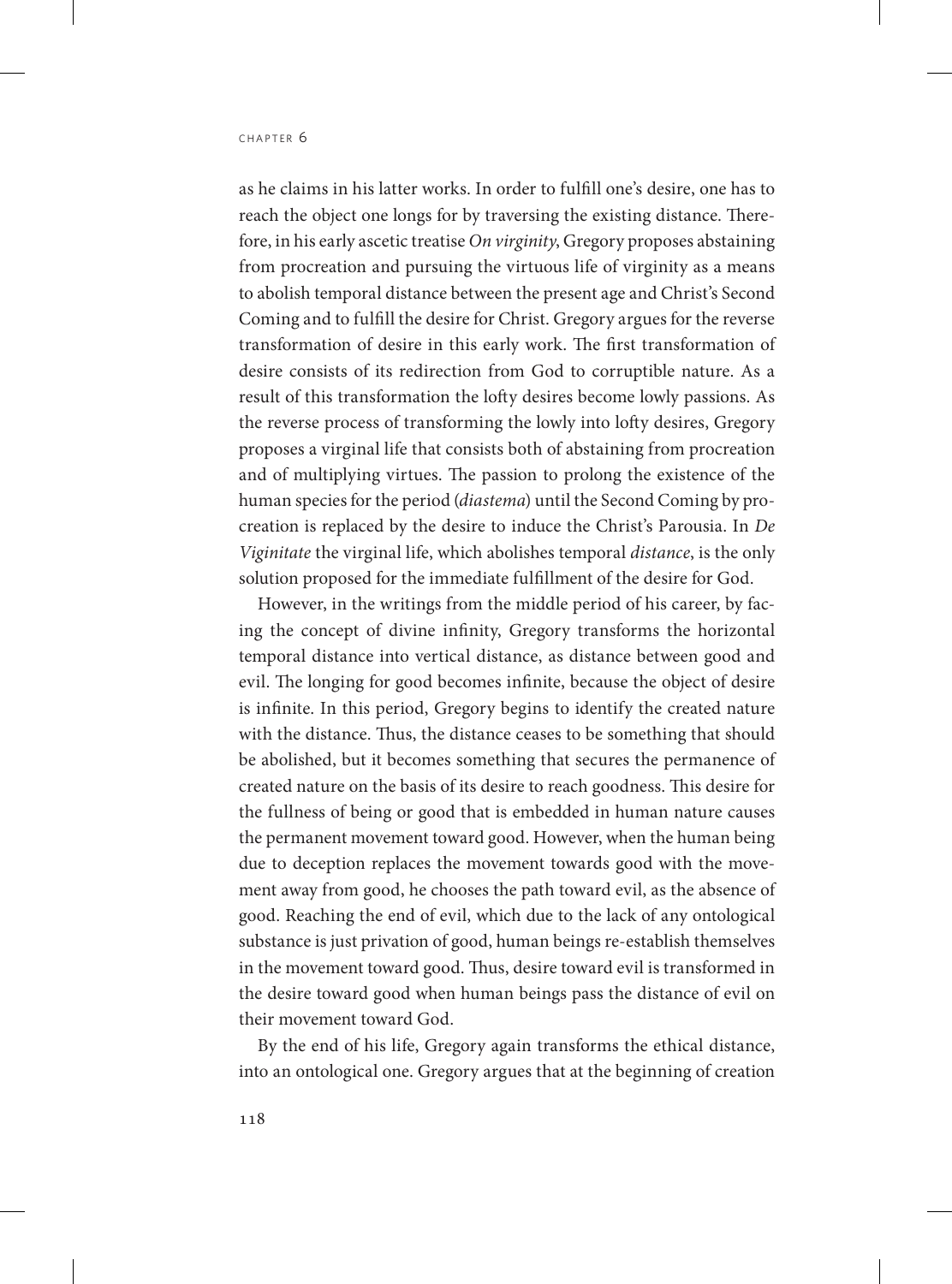there was no distance that separated created beings from the perfection. He refers here to the artificially added distance to creation as the consequence of the fall. This distance appears as twofold: a temporal distance by which creatures are separated from God, who is at the end of time, and an ethical distance that separates evil from goodness. When human beings fix themselves in the way toward the good, then they experience a third distance. Distance gains its ontological status when human beings realize that God as goodness cannot be achieved. Human beings, thus, may build their perfection only on the steadfastness of their desire for God. Distance itself – as inability to reach and grasp the divine being – ensures that the human desire for God will never stop and that human beings will constantly attain perfection. The transformation of desire consists in redirecting the focus from attaining God as goodness to eternally reaching toward Him.

Even if, at first glance, it seems that Gregory is inconsistent in dealing with desire and distance throughout his works, in my opinion there are no contradictions in his thought because the transformation of both desire and *diastema* happen at different levels of reality, and in different contexts of Christian life. Both *diastema* and desire for God undergo transformation because human and angelic beings pass "from glory to glory" in their continual advancement toward God.

#### **References**

- Alexandrinus, A. (1934). De synodis Arimini in ltalia et Seleuciae in Isauria.
- In H. G. Opitz (Ed.), *Athanasius Werke 2/1*. De Gruyter.
- Alexandrinus, A. (1934). Epistula ad Alexandrum Constantinopolitanum [=Urkunde 14]. In H. G. Opitz (Ed.), *Athanasius Werke 3/1*. De Gruyter.
- Basilius. (1857). *Adversus Eunomium*. In J.-P. Migne (Ed.), *Patrologia Greaca* [=PG] (29. Ed.). Paris.
- Gregorius Nyssenus, *De Virginitate* (=*DeVirg*), in Gregorii Nysseni Opera (=GNO) VIII/1, ed. J. P. Cavarnos. Leiden: Brill, 1963.
- Gregorius Nyssenus, *De hominis opificio* (=*DeHom*), PG 44, ed. J. -P. Migne. Paris, 1863.

Gregorius Nyssenus, *Oratio catechetica magna* (=*OrCat*), GNO III/4, ed.

E. Muhlenberg. Leiden: Brill, 1996.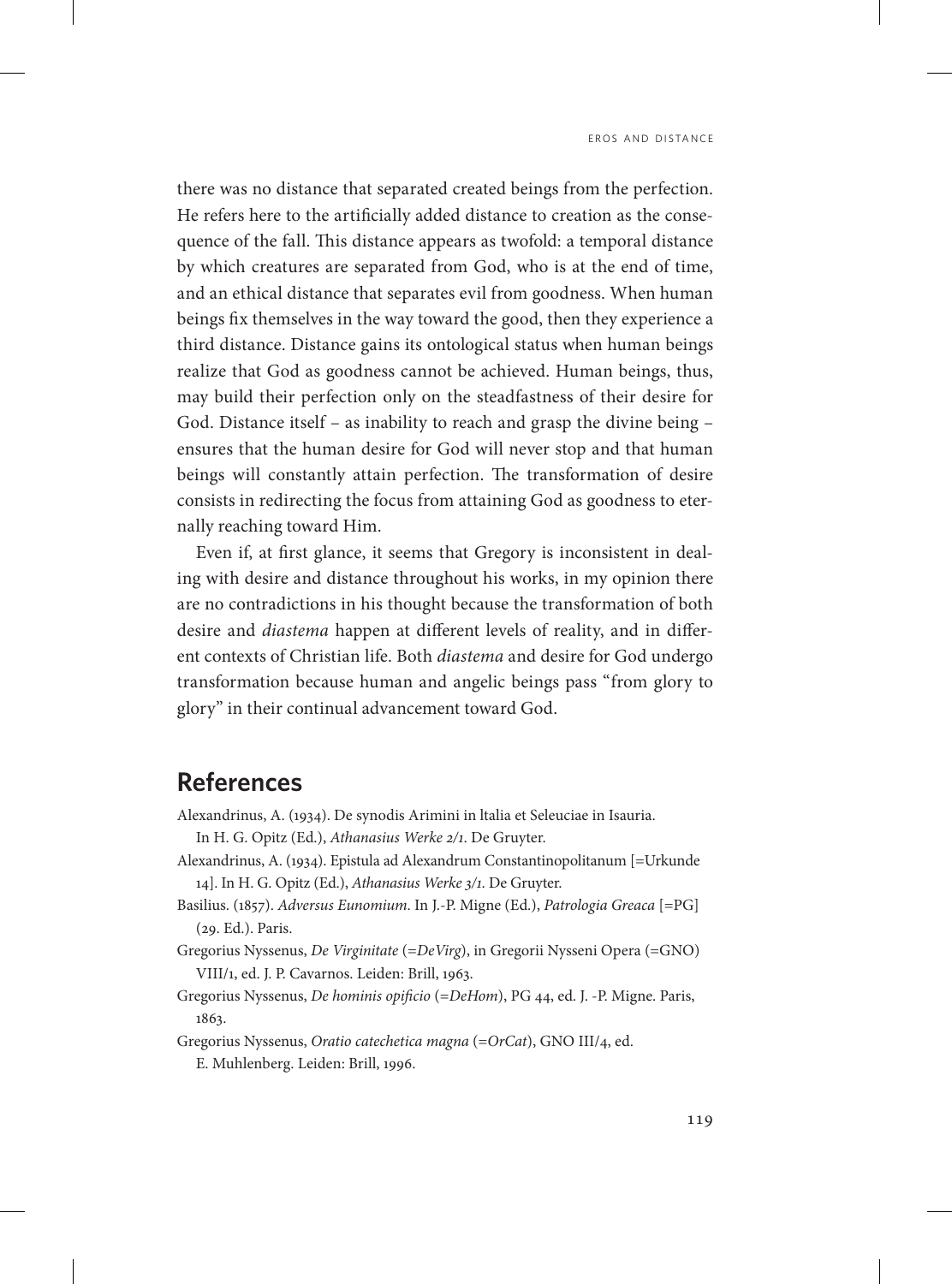- Gregorius Nyssenus, *Contra Eunomium* (=*CE*) III, in GNO II/2 ed. W. Jaeger. Leiden: Brill, 1960.
- Gregorius Nyssenus, *Dialogus de anima et resurrectione* (=*DeAn*), in PG 46, ed. J. -P. Migne Paris, 1863.
- Gregorius Nyssenus, *De Vita Mosis* (=*DeVitaMo*), in Gregoire de Nysse. La vie de Moise, ed. J. Danielou, 3rd edn. (SC 1). Paris: Editions du Cerf, 1968.
- Gregorius Nyssenus, *In Ecclesiastem* (=*InEcc*) 2 in GNO V, ed. P. J. Alexander. Leiden: Brill, 1962.
- Gregorius Nyssenus, *In Canticum canticorum* (=*InCant*) 15,6,8 in GNO VI, ed. H. Langerbeck. Leiden: Brill, 1960.
- Ioannes Stobaeus, *Anthologium* I, eds. C. Wachsmuth & O. Hense, Berlin, 1894.
- Ioannes Stobaeus, *Eclogae* I in: Stoicorum veterum fragmenta II, ed. H. F. A. von Arnim. Leipzig, 1903.
- Methodius, *De resurrectione* in Methodius, ed. N. Binwetsch (Die Griechischen Christlichen Schriftsteller =GCS 27). Leipzig, 1917.
- Origen, *De principiis* II 3,2, in *Origenes Werke* ed. Koetschau (GCS 22). Leipzig: Hinrichs, 1913.
- Philo, *De opificio mundi*, in Philonis Alexandrini opera quae supersunt, ed. L. Cohn. Berlin: Reimer, 1896.
- Philo, *De aeternitate mundi*, in Philonis Alexandrini opera quae supersunt, eds L. Cohn & S. Reiter. Berlin: Reimer, 1915.
- Simplicius, *In Aristotelis Categorias commentarium*, ed. K Kalbfleisch, CAG 8. Berlin, 1907.

#### **Translations**

- *Selected Writings and Letters of Gregory, Bishop of Nyssa* (1892). Moor, W. & Wilson, H. (Eds.), A Select Library of Nicene and Post-Nicene Fathers of the Christian Church = NPNF, Second Series, vol. 5. Kings College.
- St Gregory of Nyssa, *Ascetical Works* (1967). (V. W. Callahan, Trans.). The Catholic University of America Press.
- Gregory of Nyssa, *Homilies on the Song of Songs* (2013). (R. Norris, Trans.). Society of Biblical Literature.

#### Secondary literature

Boersma, H. (2013). *Embodiment and virtue in Gregory of Nyssa: An anagogical approach*. Oxford University Press.